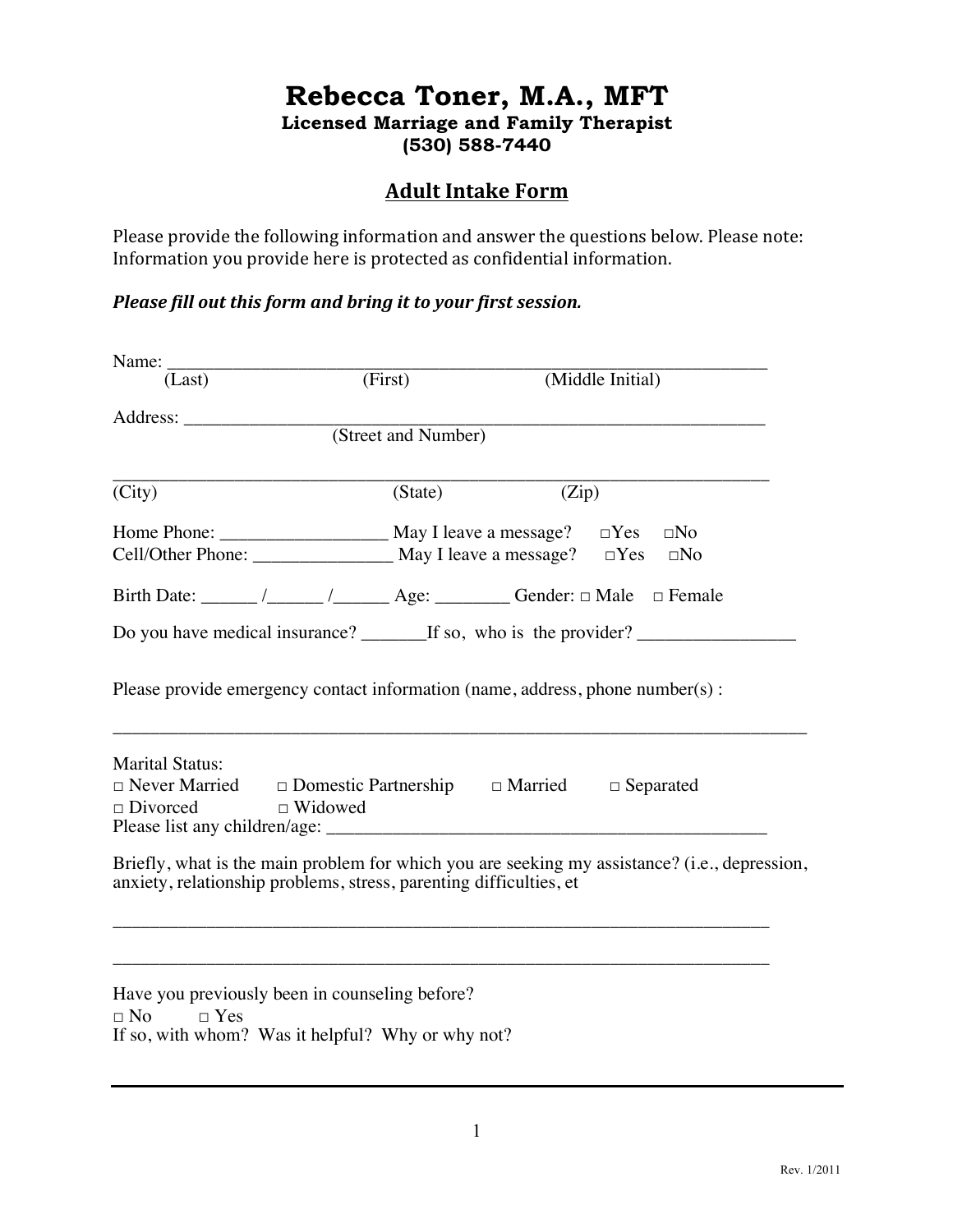#### **HEALTH AND SOCIAL INFORMATION:**

1. How is your physical health at present? (please circle)<br>Poor Unsatisfactory Satisfactory Good Poor Unsatisfactory Satisfactory Good Very good Please list any specific health problems you are currently experiencing:

\_\_\_\_\_\_\_\_\_\_\_\_\_\_\_\_\_\_\_\_\_\_\_\_\_\_\_\_\_\_\_\_\_\_\_\_\_\_\_\_\_\_\_\_\_\_\_\_\_\_\_\_\_\_\_\_\_\_\_\_\_\_\_\_\_\_\_\_\_\_

\_\_\_\_\_\_\_\_\_\_\_\_\_\_\_\_\_\_\_\_\_\_\_\_\_\_\_\_\_\_\_\_\_\_\_\_\_\_\_\_\_\_\_\_\_\_\_\_\_\_\_\_\_\_\_\_\_\_\_\_\_\_\_\_\_\_\_\_\_\_

\_\_\_\_\_\_\_\_\_\_\_\_\_\_\_\_\_\_\_\_\_\_\_\_\_\_\_\_\_\_\_\_\_\_\_\_\_\_\_\_\_\_\_\_\_\_\_\_\_\_\_\_\_\_\_\_\_\_\_\_\_\_\_\_\_\_\_\_\_\_

2. Are you currently taking any prescription medication?  $\Box$  No  $\Box$  Yes If yes, please list:

3. Have you ever been prescribed psychiatric medication?  $\neg$  No  $\neg$  Yes Please list and provide dates prescribed:

4. How would you rate your current sleeping habits? (please circle)<br>Poor Unsatisfactory Satisfactory Good Very good Satisfactory Please list any specific sleep problems you are currently experiencing: \_\_\_\_\_\_\_\_\_\_\_\_\_\_\_\_\_\_\_\_\_\_\_\_\_\_\_\_\_\_\_\_\_\_\_\_\_\_\_\_\_\_\_\_\_\_\_\_\_\_\_\_\_\_\_\_\_\_\_\_\_\_\_\_\_\_\_\_\_\_

5. How many times per week do you generally exercise? \_\_\_\_\_\_\_\_\_\_

What types of exercise to you participate in: \_\_\_\_\_\_\_\_\_\_\_\_\_\_\_\_\_\_\_\_\_\_\_\_\_\_\_\_\_\_\_\_\_\_

6. Please list any difficulties you experience with your appetite or eating patterns:

\_\_\_\_\_\_\_\_\_\_\_\_\_\_\_\_\_\_\_\_\_\_\_\_\_\_\_\_\_\_\_\_\_\_\_\_\_\_\_\_\_\_\_\_\_\_\_\_\_\_\_\_\_\_\_\_\_\_\_\_\_\_\_\_\_\_\_\_\_\_

| 7. Are you currently experiencing overwhelming sadness, grief or depression?                                           |           |            |
|------------------------------------------------------------------------------------------------------------------------|-----------|------------|
| $\Box$ No $\Box$ Yes                                                                                                   |           |            |
| If yes, for approximately how long?                                                                                    |           |            |
| 8. Are you currently experiencing anxiety, panic attacks or have any phobias?                                          |           |            |
| $\Box$ No $\Box$ Yes                                                                                                   |           |            |
| If yes, when did you begin experiencing this?                                                                          |           |            |
| 9. Are you currently experiencing any chronic pain?                                                                    |           |            |
| $\Box$ No $\Box$ Yes                                                                                                   |           |            |
| If yes, please describe?                                                                                               |           |            |
| 10. Have you ever thought about hurting yourself?                                                                      |           | $\Box$ Yes |
| 11. Have you ever tried to commit suicide?                                                                             | $\Box$ No | $\Box$ Yes |
| 12. Have you ever been hospitalized for psychiatric reasons?                                                           | $\Box$ No | $\Box$ Yes |
| 13. Do you drink alcohol? $\Box$ No $\Box$ Yes If yes, how much per week?                                              |           |            |
| 14. Do you engage in recreational drug use? $\Box$ Daily $\Box$ Weekly $\Box$ Monthly $\Box$ Infrequently $\Box$ Never |           |            |
| 15. Are you currently in a romantic relationship? $\Box$ No $\Box$ Yes                                                 |           |            |
| If yes, for how long?                                                                                                  |           |            |
| On a scale of $1-10$ (10 being the best), how would you rate your relationship?                                        |           |            |
| 16. What gignificant life changes or stressful events have vey experienced recently?                                   |           |            |

16. What significant life changes or stressful events have you experienced recently?